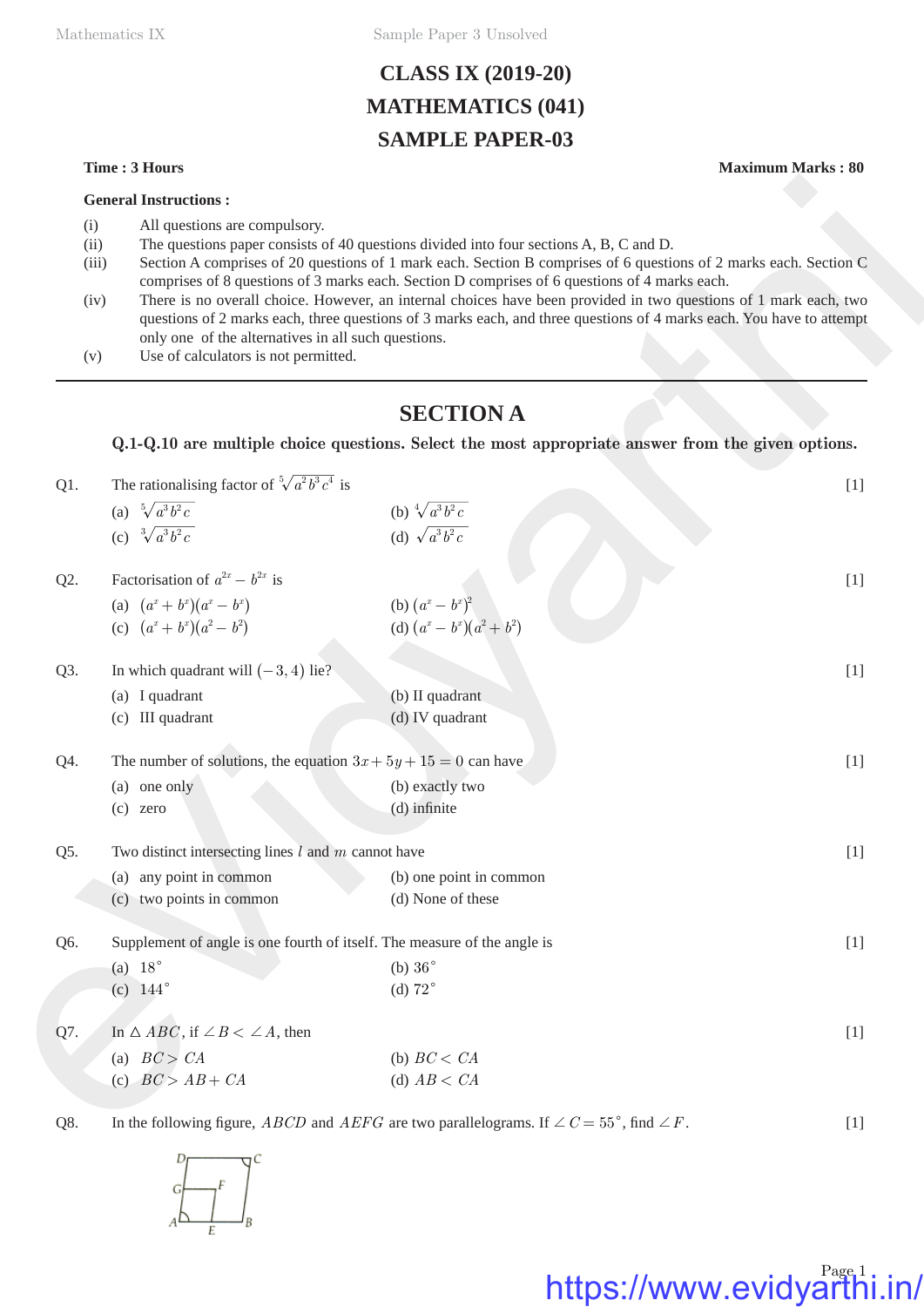(a) 
$$
65^{\circ}
$$
 (b)  $75^{\circ}$   
(c)  $85^{\circ}$  (d)  $55^{\circ}$ 

Q9. Which of the following figures lie on the same base and between the same parallels? [1]





| (a) $84^{\circ}, 42^{\circ}$ | (b) $96^{\circ}, 48^{\circ}$ |
|------------------------------|------------------------------|
| (c) $54^{\circ}, 42^{\circ}$ | (d) $108^\circ, 54$          |

|      | (a)<br>(b)<br>G<br>H D                                                                                                                        |                                                                                                                                                       |       |  |  |
|------|-----------------------------------------------------------------------------------------------------------------------------------------------|-------------------------------------------------------------------------------------------------------------------------------------------------------|-------|--|--|
|      | (c)                                                                                                                                           | (d) All of these                                                                                                                                      |       |  |  |
| Q10. | respectively are                                                                                                                              | In the given figure, O is the centre of circle. $\angle OPQ = 27^{\circ}$ and $\angle ORQ = 21^{\circ}$ . The values of $\angle POR$ and $\angle PQR$ | $[1]$ |  |  |
|      |                                                                                                                                               |                                                                                                                                                       |       |  |  |
|      | (a) $84^{\circ}, 42^{\circ}$<br>(b) $96^{\circ}, 48^{\circ}$                                                                                  |                                                                                                                                                       |       |  |  |
|      | (d) $108^{\circ}, 54^{\circ}$<br>(c) $54^{\circ}, 42^{\circ}$<br>$(Q.11-Q.15)$ Fill in the blanks:                                            |                                                                                                                                                       |       |  |  |
|      |                                                                                                                                               |                                                                                                                                                       |       |  |  |
| Q11. |                                                                                                                                               | If the lengths of two sides of an isosceles triangle are 4 cm and 10 cm, then the length of the third side is  cm. [1]                                |       |  |  |
| Q12. | The perimeter of a right angled triangle is 450 m. If its sides are in the ratio $5:12:13$ , then area of the triangle is<br>$m^2$ .<br>$[1]$ |                                                                                                                                                       |       |  |  |
|      |                                                                                                                                               | OR                                                                                                                                                    |       |  |  |
|      | If each side of a scalene triangle is halved then its area will reduced by  percentage.                                                       |                                                                                                                                                       |       |  |  |
| Q13. | The sum of the areas of the plane and curved surfaces (faces) of a solid is called its  surface area.<br>$[1]$                                |                                                                                                                                                       |       |  |  |
| Q14. | is found by adding all the values of the observations and dividing this by the total number of observations.                                  |                                                                                                                                                       |       |  |  |
| Q15. | Probability of an event can be any  from 0 to 1.<br>$[1]$                                                                                     |                                                                                                                                                       |       |  |  |
|      | $(Q.16-Q.20)$ Answer the following :                                                                                                          |                                                                                                                                                       |       |  |  |
| Q16. | If $125^x = \frac{25}{5^x}$ , find the value of x.                                                                                            |                                                                                                                                                       | $[1]$ |  |  |
|      |                                                                                                                                               | <b>OR</b>                                                                                                                                             |       |  |  |
|      | What is the best way to evaluate $(996)^2$ ?                                                                                                  |                                                                                                                                                       |       |  |  |
| Q17. | In which quadrants, abscissa of a point is negative?                                                                                          |                                                                                                                                                       | $[1]$ |  |  |
| Q18. | If two angles of a triangle are complementary, then what type of triangle will be formed?                                                     |                                                                                                                                                       | $[1]$ |  |  |
| Q19. | What is the lateral surface area of a cuboid with dimensions $l, b$ and $h$ ?                                                                 |                                                                                                                                                       | $[1]$ |  |  |
| Q20. | If each observation of the data is decreased by 5, then what is the effect on the mean?                                                       |                                                                                                                                                       | $[1]$ |  |  |
|      |                                                                                                                                               | <b>SECTION B</b>                                                                                                                                      |       |  |  |

Q21. Without actually calculating the cubes, find the value of  $48^3 - 30^3 - 18^3$ . [2]

# https://www.evidyarthi.in/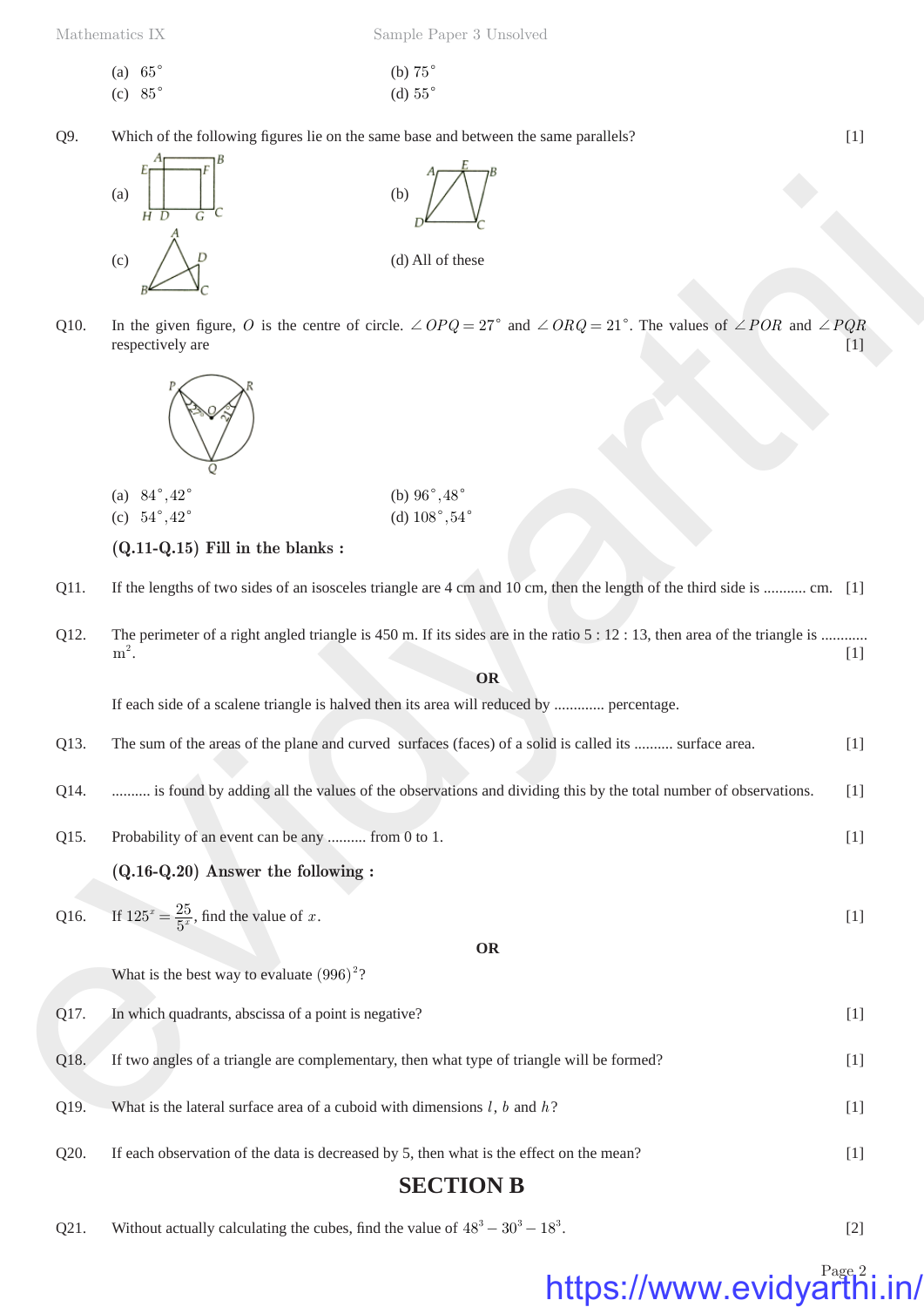#### **OR**

Find the value of *x*, if  $5^{x-3} \times 3^{2x-8} = 225$ .

Q22. The polynomial  $p(x) = x^4 - 2x^3 + 3x^2 - ax + 3a - 7$  when divided by  $x + 1$ , leaves the remainder 19. Find the value of *a*. Also, find the remainder when  $p(x)$  is divided by  $x + 2$ . [2]

**OR**

Factorise :  $2x^3 - 5x^2 - 19x + 42$ .

Q23. Find the coordinates of the point :  $[2]$ 

- (i) Which lies on *x* and *y* axes both.
- (ii) Whose abscissa is 2 and which lies on the *x* -axis.
- $Q24.$  If the complement of an angle is one-third of its supplement, find the angle ?  $[2]$

**OR**

In  $\triangle ABC$ , if  $\angle A = 50^{\circ}$  and  $\angle B = 60^{\circ}$ , determine the shortest and the longest side of the triangle.

- Q25. *ABCD* is a rhombus. If  $AC = 8$  cm,  $DB = 6$  cm, find the length of *BC*. [2]
- Q26. A rectangle strip 5 cm  $\times$  25 cm is rotated completely about the 25 cm side. Find the total surface area of the solid thus generated. [2]



### **SECTION C**

Q27. In the given figure,  $AB > AC$  and *D* is any point on side *BC* of  $\triangle ABC$ . Prove that  $AB > AD$ . [3]



- Q28. The remainder of the polynomial  $5 + bx 2x^2 + ax^3$ , when divided by  $(x 2)$  is twice the remainder when it is divided by  $(x + 1)$ . Show that  $10a + 4b = 9$ . [3]
- Q29. The mean of first 8 observations is 18 and last 8 observation is 20. If the mean of all 15 observations is 19, find the  $8<sup>th</sup>$ observation. [3]

**OR**

Two coins are tossed simultaneously 200 times and the following outcomes are recorded :

| ◡◡ | ∼ | ັ |
|----|---|---|

What is the empirical probability of occurrence of at least one head in the above case ?

https://www.evidyarthi.in/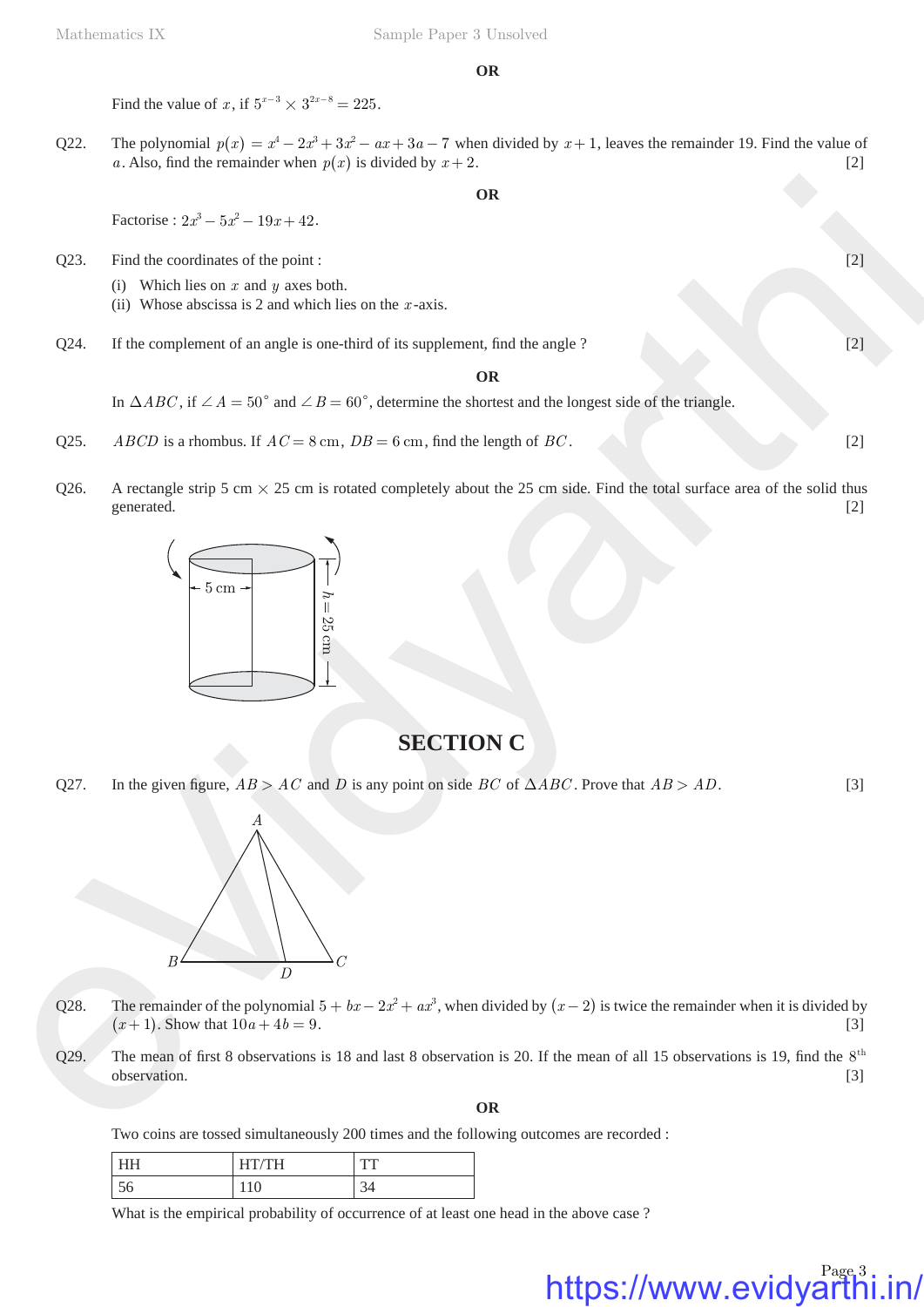Q30. In the given figure,  $AB \mid DCD$  and  $AD \mid BC$ . Prove that,  $\angle DAB = \angle DCB$ . [3]



Q31. The circumcentre of the triangle *ABC* is *O*. Prove that  $\angle OBC + \angle BAC = 90^{\circ}$ . [3]



Q32. A spherical canon ball, 28 cm, in diameter is melted into a right circular conical mould, the base of which is 35 cm in diameter. Find the height of the cone, correct to one place of decimal. [3]

#### **OR**

The total surface area of a hollow metal cylinder open at both ends of external radius 8 cm and height 10 cm is  $338\pi$  cm<sup>2</sup>. Taking  $r$  to be inner radius, find the thickness of the metal in the cylinder.



Q33. Construct a  $\triangle ABC$  whose perimeter is 12 cm and sides are in the ratio 3 : 4 : 5. [3]

#### **OR**

Construct a triangle *ABC* in which  $BC = 7$  cm,  $\angle B = 75^{\circ}$  and  $AB + AC = 13$  cm.

Q34. 3 STD booths situated at *A*, *B* and *C* in the figure are operated by handicapped persons. These three booths are equidistant from each other as shown in the figure.  $[3]$ 



- (i) Find  $\angle BAC$ .
- (ii) Find  $\angle BOC$

### **SECTION D**

Q35. If 
$$
x = (5 + 2\sqrt{6})
$$
, then show that  $\sqrt{x} + \frac{1}{\sqrt{x}} = 2\sqrt{3}$ . [4]

# https://www.evidyarthi.in/